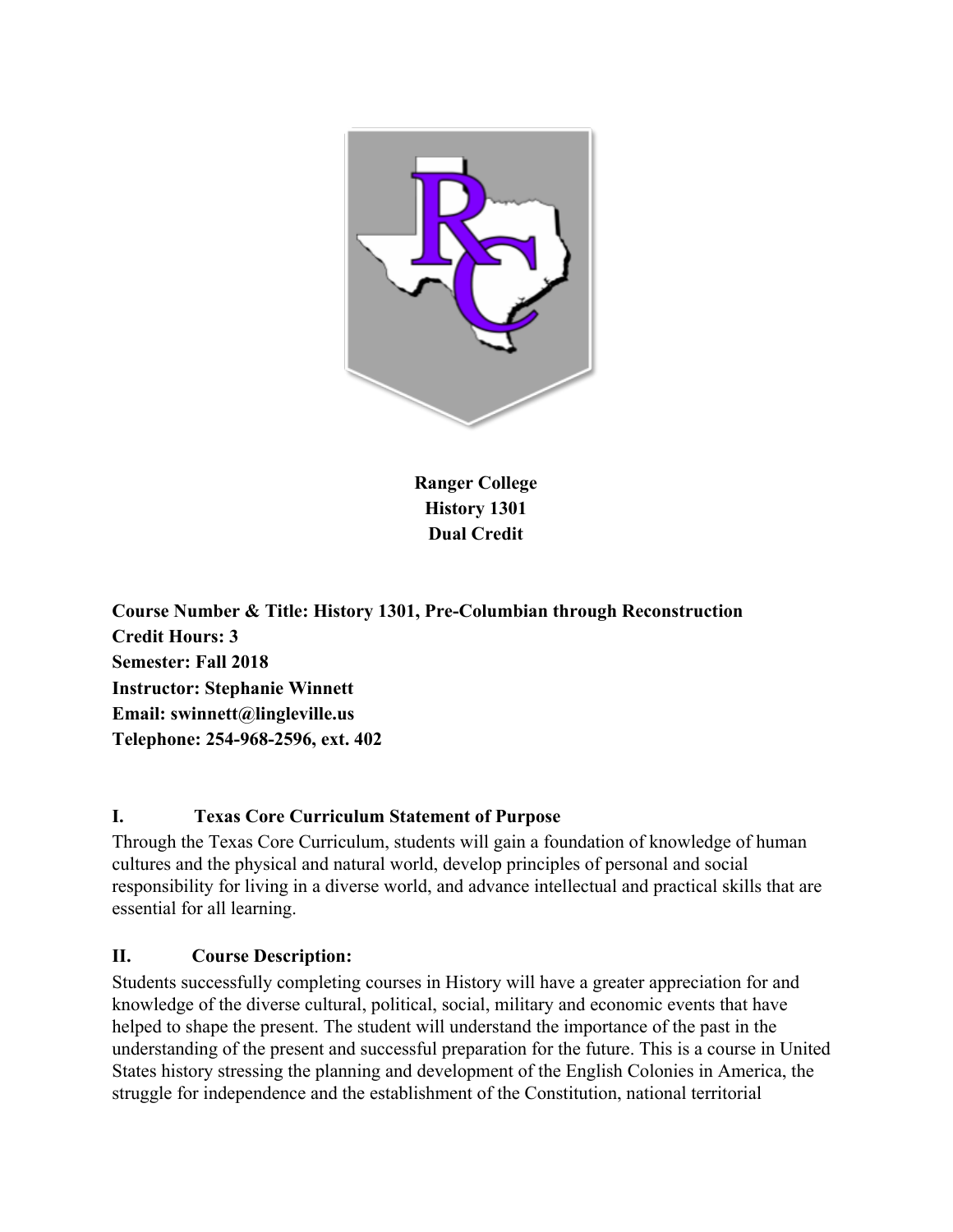expansion, the rise of Jacksonian Democracy, the slavery controversy, the Civil War and Reconstruction.

# **III. Required Background or Prerequisite**

Successful completion of required placement testing.

## **IV. Required Textbook and Course Materials**

Brands, Breen, Williams, and Gross. *American Stories: A History of the united States,* Combined Volume. Pearson,2015 , 3rd edition.

ISBN:13: 978-0-205-95842-9 (paperback combined volume)

## **V. Course Purpose**

 Courses in this category focus on the consideration of past events and ideas relative to the United States, with the option of including Texas History for a portion of this component area. Courses involve the interaction among individuals, communities, states, the nation, and the world, considering how these interactions have contributed to the development of the United States and its global role.

## **VI. Learning Outcomes**

Create an argument through the use of historical evidence. Analyze and interpret primary and secondary sources. Analyze the effects of historical, social, political, economic, cultural, and global forces on this period of United States history.

## **VII. Core Objectives**

This course meets the following of the six Core Objectives established by Texas:

- ☒ **Critical Thinking Skills (CT)** Creative thinking, innovation, inquiry, and analysis; evaluation and synthesis of information
- ☒ **Communication Skills (COM)** effective development, interpretation and expression of ideas through written, oral, and visual communication
- $\Box$  **Empirical and Quantitative Skills (EQS)** The manipulation and analysis of numerical data or observable facts resulting in informed conclusions
- $\Box$  **Teamwork (TW)** The ability to consider different points of view and to work effectively with others to support a shared purpose or goal
- $\boxtimes$  **Social Responsibility (SR)** Intercultural competence, knowledge of civic responsibility, and the ability to engage effectively in regional, national, and global communities
- $\boxtimes$  **Personal Responsibility (PR)** The ability to connect choices, actions, and consequences to ethical decision-making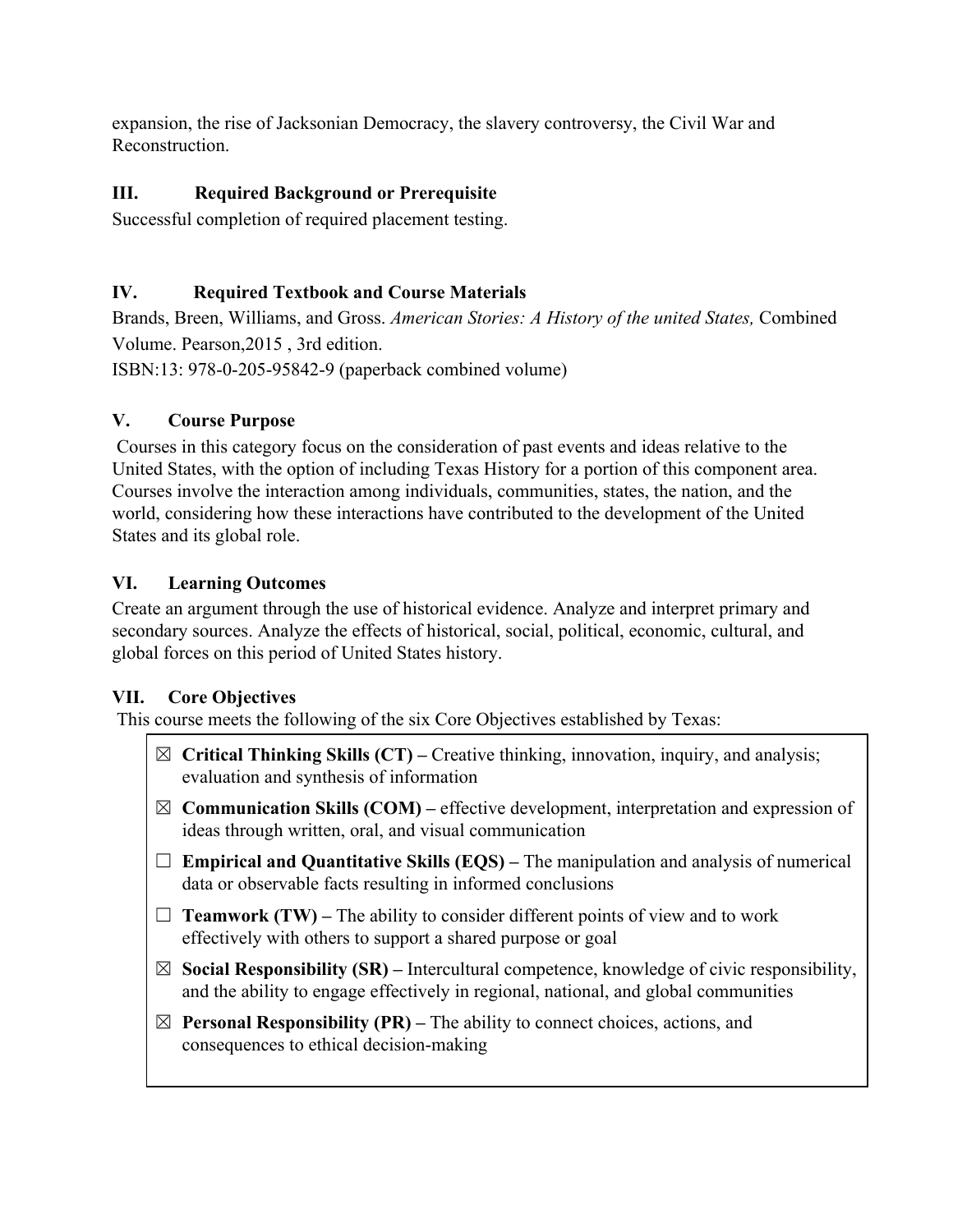### **VIII. Methods of Instruction**

Lecture, class discussion, and audio-visual materials.

### **IX. Methods of Assessment**

- Weekly questions from the reading material will be assigned through Google Classroom on a Google Form.
- Weekly quizzes (multiple choice, short answer, and vocabulary) to assess comprehension of concepts, events, and impact.
- (3) article reviews
	- Students must find academically valid historical articles
	- Students must critically critique the article based on established criteria

Grading scale:  $A = 90-100\%$  B = 80-89 C = 70-79 D = 60-69 F = Below 60

### **X. Attendance/Tardiness/Policies**

A. Class attendance is required and expected. Success in this course depends heavily on your physical presence. Knowledge will be gleaned from class discussion as well as the reading material. Must be present to win. Students should alert the instructor to their absence as soon as they are able via email or phone.

B. Class Participation is required. Students are expected to keep up with the reading material and participate in class discussions/debates/soapbox sessions/and any other instance where we can challenge one another and have an opinionated good time.

C. Make-Up Work/Missed Quizzes & Exams

- i. Missed Reading Quizzes must be made up within one week.
- ii. Exams may only be made-up outside our normal class time

D. Cell Phones—students are permitted to have their cellphones in class, but the devices must be on SILENT (not vibrate). If students are observed using their devices to a point of distraction, I will confiscate the device and return it after class. There will be specified times when devices will be permitted for research purposes.

E. Academic Dishonesty—Any student caught cheating on ANY assignment, anywhere, anytime will earn the grade of "F" on that assignment without a chance to redo or re-take. Plagiarism is academically dishonest, disrespectful, and inexcusable. When in doubt, give credit. If the student is ever unsure how to proceed within an essay or has a question regarding potential plagiarism, they should contact the instructor and simply *ASK*.